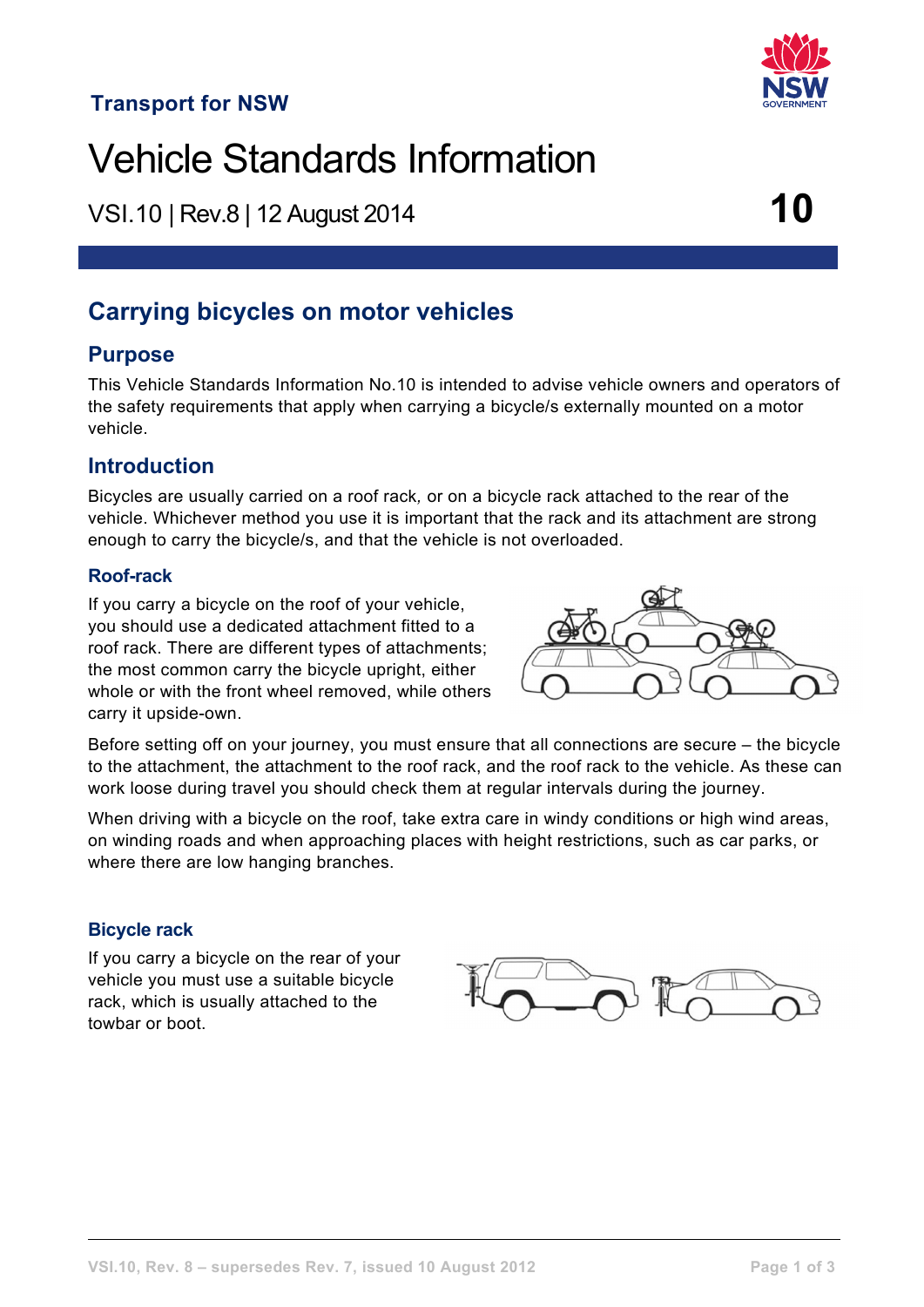## **Guidelines for using a bicycle rack attached to the rear of a vehicle**

- Make sure the bicycle rack is strong enough to carry the bicycle/s and is securely attached to the vehicle
- Do not carry more bicycles than the rack is designed to carry.
- Do not exceed the maximum weight specified for the towbar assembly
- Make sure the bicycle rack and its load does not project excessively behind the rear of the vehicle or protrude more than 150 mm beyond the extreme width of either side of the vehicle

B

Wheelbase

- 'A' must not be more than 1200 mm and should be kept to a minimum as much as possible
- 'B' must not be more than 60% of the wheelbase
- 'C' must not be more than 150 mm
- Make sure the vehicle number-plate is clearly visible. If the numberplate is obscured you must fit a special 'auxiliary number-plate', which is a smaller copy of the vehicle number-plate. This can be ordered online at www.myPlates.com.au, by telephoning the Plate Marketing Call Centre on 131 758, or at your nearest Service NSW centre. If an auxiliary number-plate is used when carrying bicycles, it may only be fitted to a bicycle rack that is attached to the motor vehicle
- **NSW-AUXILIARY**

Example of an auxiliary number-plate

- Make sure the auxiliary number-plate is securely attached and that it's top edge is no more than 1300 mm above the ground
- Make sure the bicycle rack and bicycle/s do not obscure the vehicle lights including the brake lights, centre-mounted brake light and indicators. If any light/s are obscured you must attach an additional set of lights at the rear of the bicycle/s. Also, if using the bicycle rack at night, you must fit one or more number-plate lights to illuminate the auxiliary number-plate if fitted. These lights are available from automotive accessory shops and other shops which sell bicycle racks.



Acceptable





Example of duplicate vehicle lights, in this case fitted to a detachable bar

- You should remove or reposition the bicycle rack when not in use so that it is not a hazard to other vehicles and pedestrians
- You should surround the auxiliary number-plate with rubber or plastic if any sharp edges are a hazard to pedestrians.



Protected edge

#### **Penalties may apply if:**

- The bicycle rack, or any bicycle fitted to it, obscures any light (including the centre-mounted brake light) or the number-plate, and it is not fitted with an additional set of lights and auxiliary number-plate
- The bicycle rack, with or without bicycle/s, creates a dangerous protrusion to either side or to the rear of the vehicle
- The bicycle/s is not properly secured.